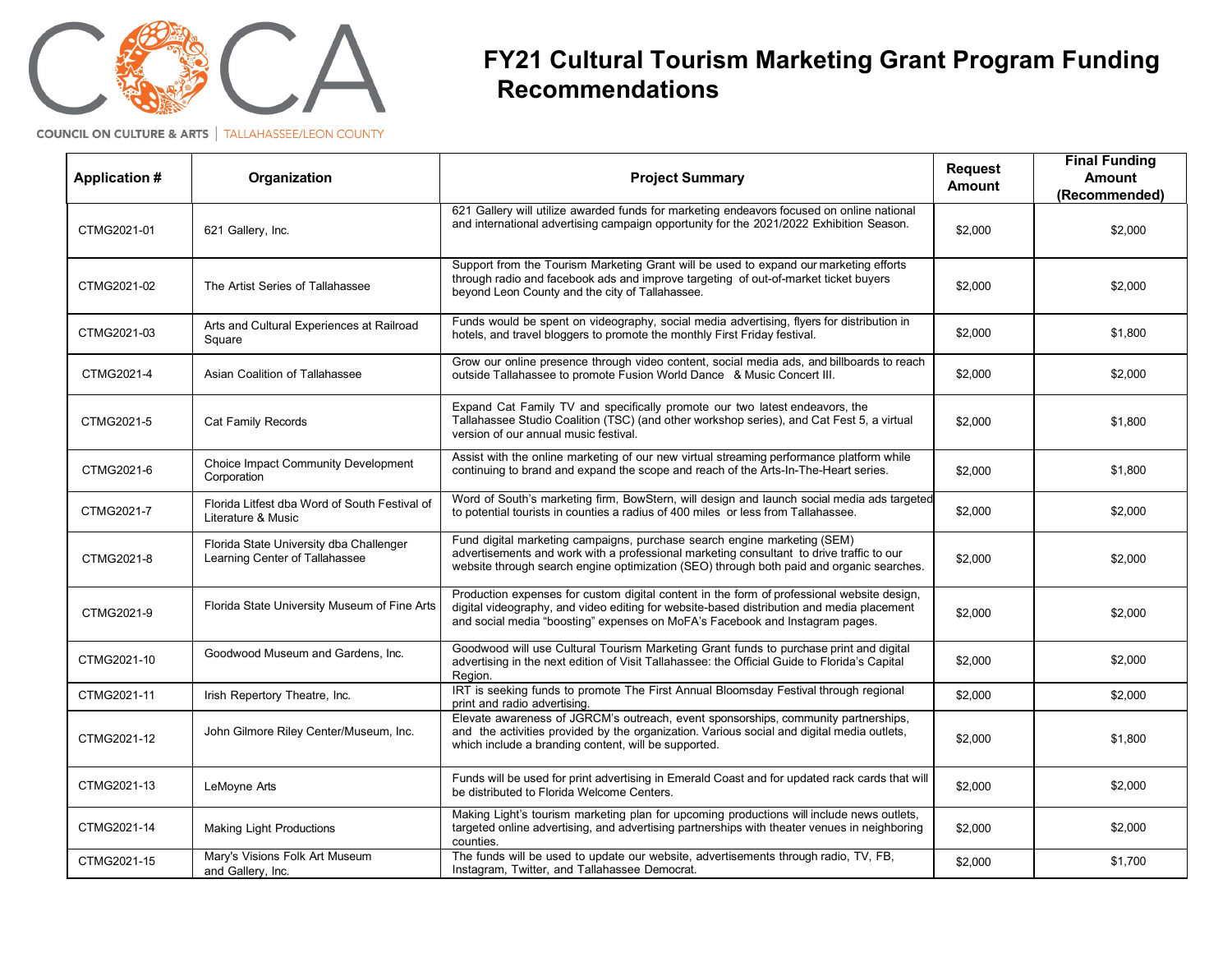| CTMG2021-16 | Mickee Faust Alternative Performance Club,<br>Inc. | These grant funds will be used for the development and implementation of a more<br>systematic online and social media marketing/branding/outreach plan and the launching of<br>a new, more dynamic website.                                                           | \$2,000 | \$1,800 |
|-------------|----------------------------------------------------|-----------------------------------------------------------------------------------------------------------------------------------------------------------------------------------------------------------------------------------------------------------------------|---------|---------|
| CTMG2021-17 | Millstone Institute                                | Millstone will prepare and distribute marketing materials for the Winter Moon Festival<br>including promotional and directional signage, flyers, posters and target mailers.                                                                                          | \$1,995 | \$1,800 |
| CTMG2021-18 | Opening Nights at Florida State University         | Grant funds to pay for advertising in The Emerald Coast Magazine,<br>EmeraldCoastMagazine.com, 850BusinessMagazine.com, and several far-reaching<br>Tallahassee-based publications.                                                                                   | \$2,000 | \$2,000 |
| CTMG2021-19 | The Sharing Tree                                   | Enhance our marketing plan within Tallahassee and the Southeast region through the<br>purchase of print magazine advertisement, digital advertisement, signage, brochures for<br>distribution in high traffic tourist areas, Facebook ads and digital software tools. | \$2,000 | \$1,800 |